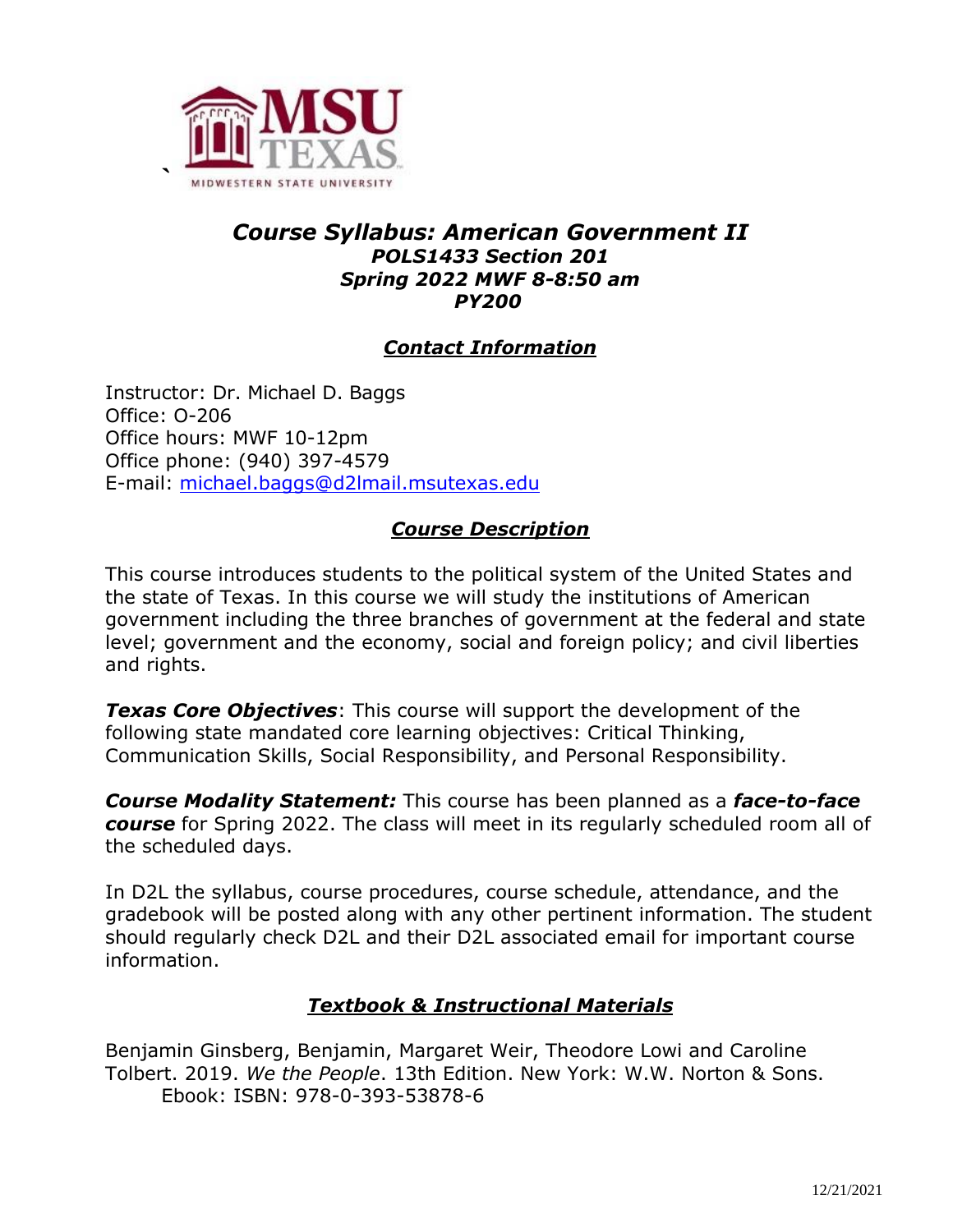Champagne, Anthony, and Edward Harpham. 2019. *Governing Texas: An Introduction to Texas Politics* 5th Edition. New York: W.W. Norton & Sons. Ebook: ISBN: 978-0-393-53974-5

The student can purchase the ebook either through the bookstore or by following the link and instructions in D2L.

# *Student Handbook*

Refer to: [Student Handbook-2020-2021](https://mwsu.edu/student-life/conduct/_assets/files/student-handbook-2017-18.pdf)

#### *Academic Misconduct Policy & Procedu*res

Academic Dishonesty: Cheating, collusion, and plagiarism (the act of using source material of other persons, either published or unpublished, without following the accepted techniques of crediting, or the submission for credit of work not the individual's to whom credit is given). Additional guidelines on procedures in these matters may be found in the Office of Student Conduct. [Office of Student Conduct](https://mwsu.edu/student-life/conduct/)

#### *Grading*

Course Grade: There will be 3 exams (exam 1, exam 2 and a final), InQuizitive chapter exercises, 2 in-class assignments, and student attendance. For the point distribution, see Table 1. Note: The instructor will only discuss a student's grades during office hours in the office. Grades will not be discussed via email, phone, or in any other location where confidentiality cannot be assured. All grades will be recorded in D2L.

| <b>Assignments</b> | <b>Points</b> |
|--------------------|---------------|
| InQuizitive        | 10            |
| Exercise 1&2       | 10            |
| Exam 1             | 25            |
| Exam 2             | 25            |
| Final Exam         | 20            |
| Attendance         | 10            |
| <b>Total</b>       | 100           |

#### *Table 1: Points allocated to each assignment*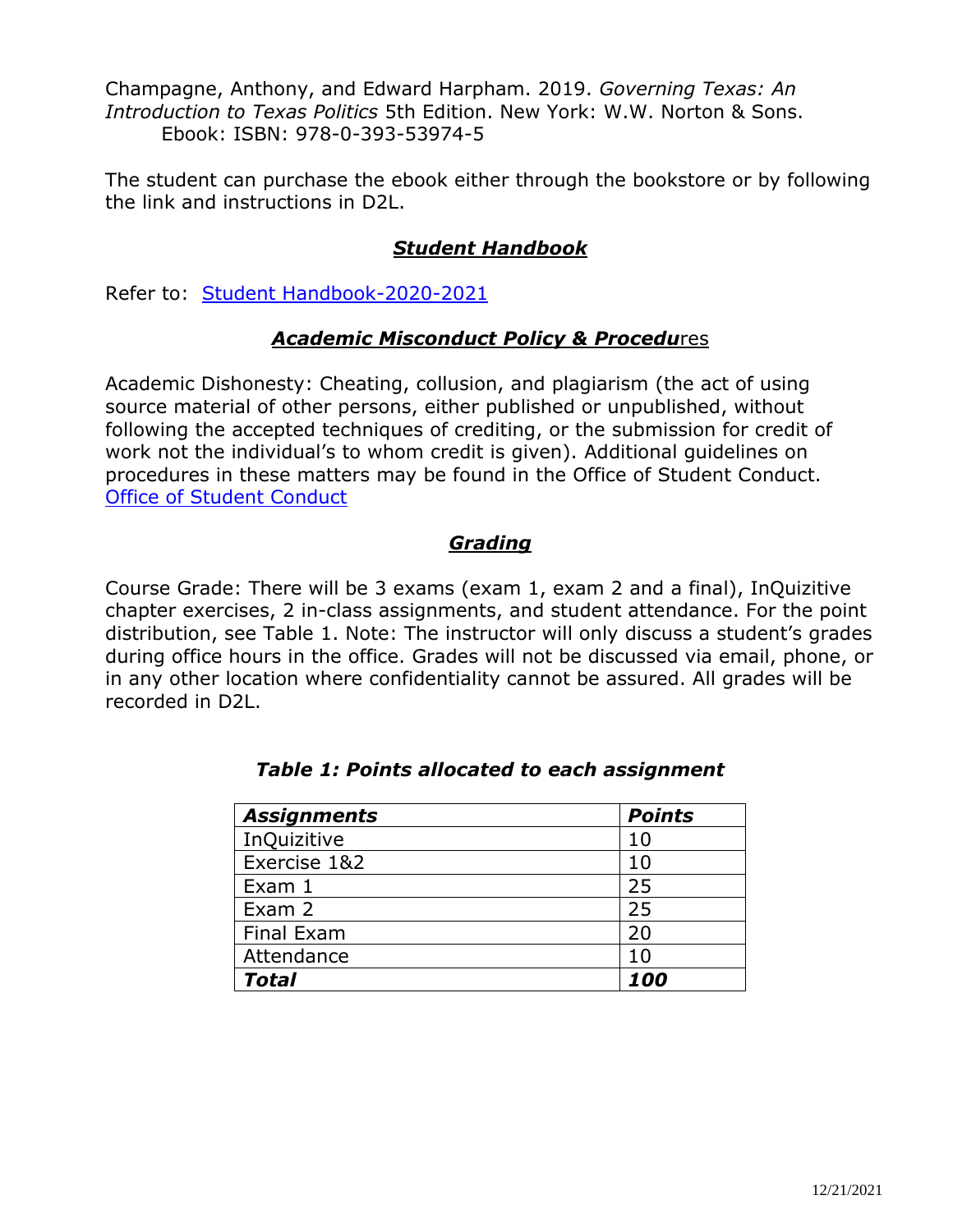| Grade | Points       |
|-------|--------------|
|       | $90 - 100$   |
| B     | 80 to 89     |
|       | 70 to 79     |
|       | 60 to 69     |
|       | Less than 60 |

#### *Table 2: Total points for final grade.*

#### *Attendance*

Students are expected to attend all meetings of the classes in which they are enrolled. Although in general students are graded on intellectual effort and performance rather than attendance, absences may lower the student's grade where class attendance and class participation are deemed essential by the faculty member.

Students will only be exempt from attending classes in person if they have been placed under quarantine by the Vinson Health Center and the instructor has been notified via email from the Office of Student Rights and Responsibilities.

*Authorized Absences:* Students with written approval for absences due to required participation in university-sponsored activities must present a signed letter or memo to the instructor at least two class days prior to the date of the absence. Only prior notification can guarantee lack of penalty for these absences.

Academically-related activities (class field trips, attendance at conferences, etc.) which result in absences do not qualify as university-sponsored activities. Excused absences for these activities are given at the discretion of the instructor.

It is the responsibility of the student to arrange with the instructor to make up all work missed during an authorized absence. Material from missed lectures (i.e. powerpoints or notes) will only be provided to those students with a university approved absence or other extra-ordinary circumstance. These instances will be judged on a case by case basis by the instructor and in no way does it obligate the instructor to provide any material to students who miss excessive classes.

*Procedures for Authorized Absences*: For personal emergencies such as hospitalization or family emergency, or a prolonged absence, a student should notify *the Office of Student Rights and Responsibilities*.

When a student's illness warrants verification, the student may seek medical treatment through the Vinson Health Center, after which the Office of Student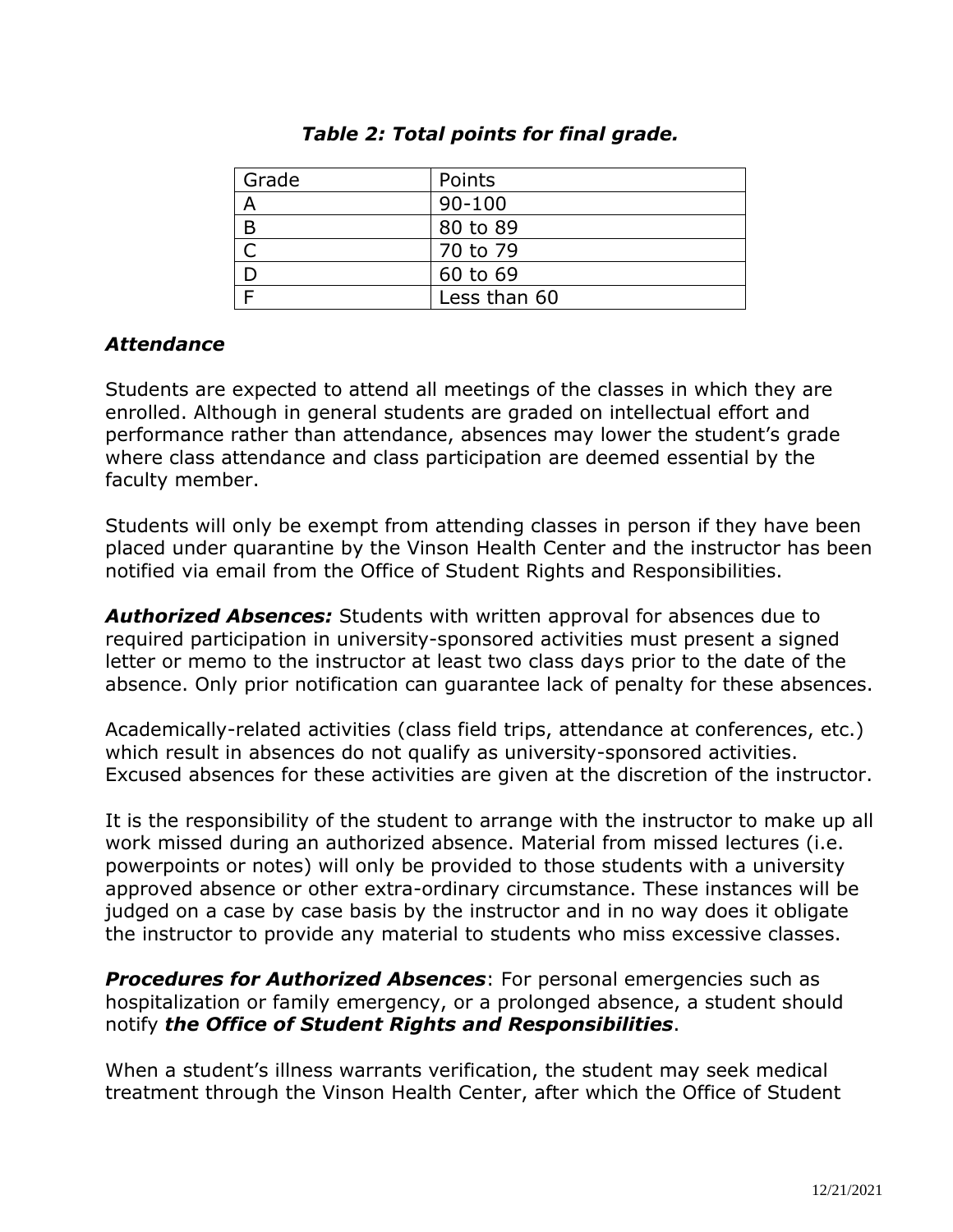Rights and Responsibilities and/or faculty members will be notified by the Vinson Health Center.

For the absence(s) to be excused, the Office of Student Rights and Responsibilities must forward the authorized absence documentation via email to the instructor. (*Portions of this policy was adapted from the MSU Student Handbook 2020-2021, 61-62*).

*Grading of Attendance:* A student who has 6 unexcused absences during the entire semester will not receive any attendance points. Those students who have 6 unexcused consecutive absences will be dropped from the course.

*Recording of Attendance*: At the beginning of each class, the student will log into D2L and the Zoom class for that date. This will record the students attendance under the email name that they registered under (this must include their full name; if it does not the student must make the instructor aware of the discrepancy). Periodically, attendance will be taken manually and cross checked with the Zoom roster for that class date and any student trying to 'game' the system by signing onto Zoom but not actually attending class will lose *ALL* attendance points.

# *InQuizitive*

InQuizitive is an adaptive quizzing tool that combines interactive question types with game-like elements to engage students. Instructions for accessing InQuizitive will be given during the introduction to the class. Students are required to purchase the electronic textbook, the accompanying InQuizitive software, and access the proper class through the student set ID. Students who fail to do so or who do not follow the posted instructions will not receive a grade for this assignment. Each week we will cover a different subject and the InQuizitive assignment must be completed by the end of that week. In InQuizitive, students must answer a minimum number of questions in each activity before receiving a grade and reach a Target Score to earn a 100%. These grades will be imported into D2L as a percentage (1% to 100%) and at the end of the semester the lowest two scores will be dropped, the rest of the scores will be multiplied by 0.01, and then added together.

# *Exams*

*Exam Policies:* There will be three required examinations: exams 1 & 2 and a final. The scheduled examination dates are posted in the calendar section and these are not subject to change. All of the exams will be given in person.

**Scantrons**: At the beginning of the semester, all students are required to give the instructor 3 *new* scantrons. Any student who does not turn in the scantrons will not be allowed to take the exams.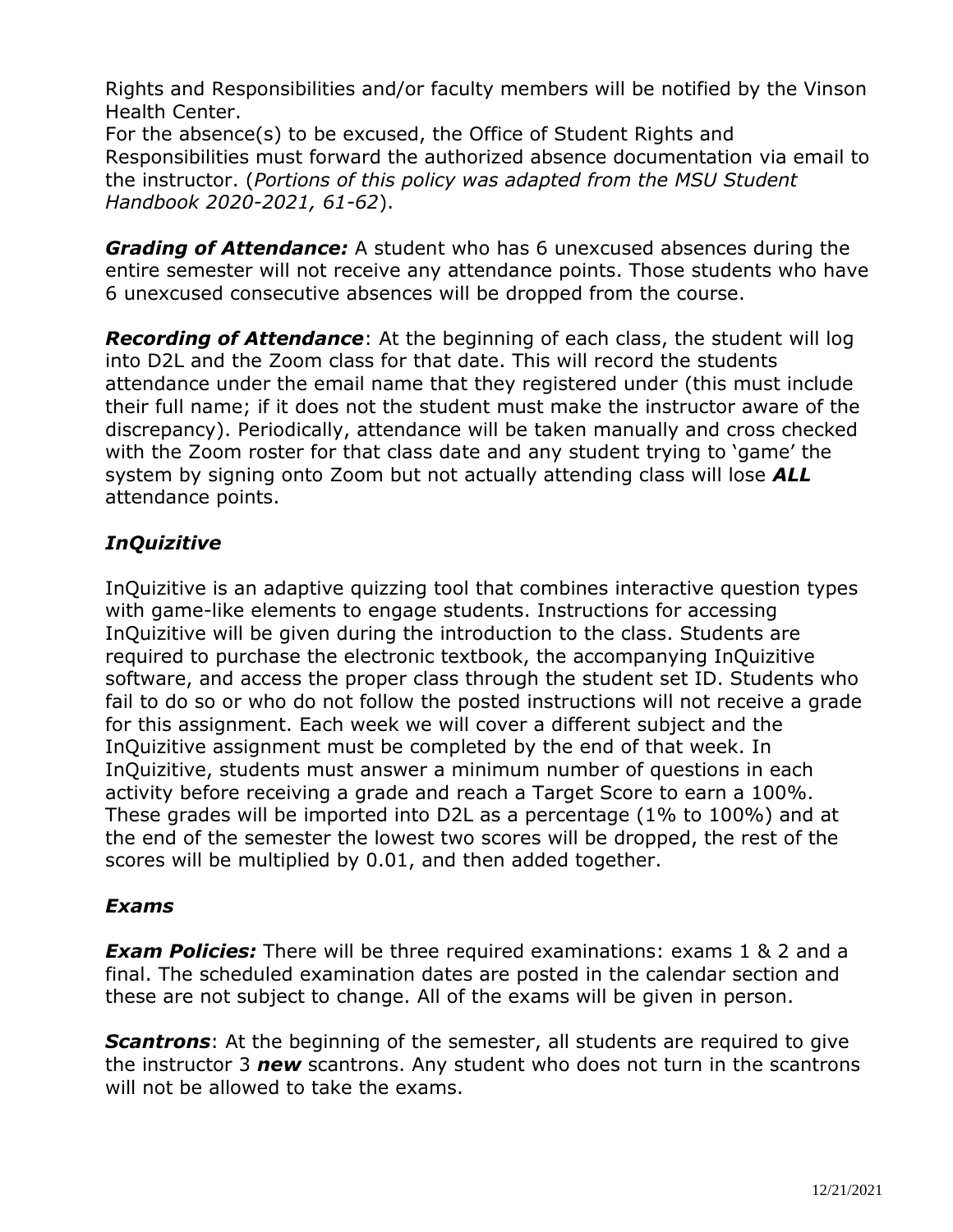*Late*: If you arrive late for an exam, you will not be able to take the exam once one student has taken the exam and left the exam room. If you arrive more than 15 minutes late for the final exam, you will not be allowed to take the final exam. In both of these cases you will be given a grade of *ZERO*.

*Exam Make-Ups*: If a student misses an exam, to be eligible for a make-up exam they must have documentation from the *Office of Student Rights and Responsibilities* that detail the reason for the absence.

If a student fails to notify the instructor and provide the required documentation, the student will receive a *ZERO* for that grade.

If a student does have a sufficient reason for missing the exam, the make-up exam must be completed within 7 days of the regularly scheduled exam date or 7 days upon their returning to school.

Scheduling the make-up exam is the student's responsibility, not the instructor, and the exam must be conducted in person during the instructor's office hours.

The only exception to this rule is for students who are under quarantine per the Office of Student Rights and Responsibilities.

All make-up exams will be in *essay* and *multiple-choice format* that will be conducted through D2L. The student must contact the instructor to schedule a specific date and time for the exam. Technical difficulties will not be considered as sufficient reason for retaking the make-up exam.

Any student who misses the first exam, has no university approved excuse, and who does not schedule or take the make-up the exam within the required period will be dropped from the class.

*Final Exam*: Any student who misses the final exam and has a legitimate excuse will receive a grade of 'Incomplete' and will have to take the make-up exam within 30 days of the beginning of the next semester or else the grade will be changed to reflect the students grade without the final.

*Taking Exams Early*: Only under extraordinary circumstances will a student be allowed to take an exam, including the final, early. Only university approved excuses from the *Office of Student Rights and Responsibilities* (i.e. death in the family, illness, etc.) will be considered for taking an exam early. Plane tickets or summer vacation plans are not a legitimate reason. You must request to take an exam early IN WRITING well before the date of the exam and approval is solely at the discretion of the instructor.

## *Exams 1 & 2*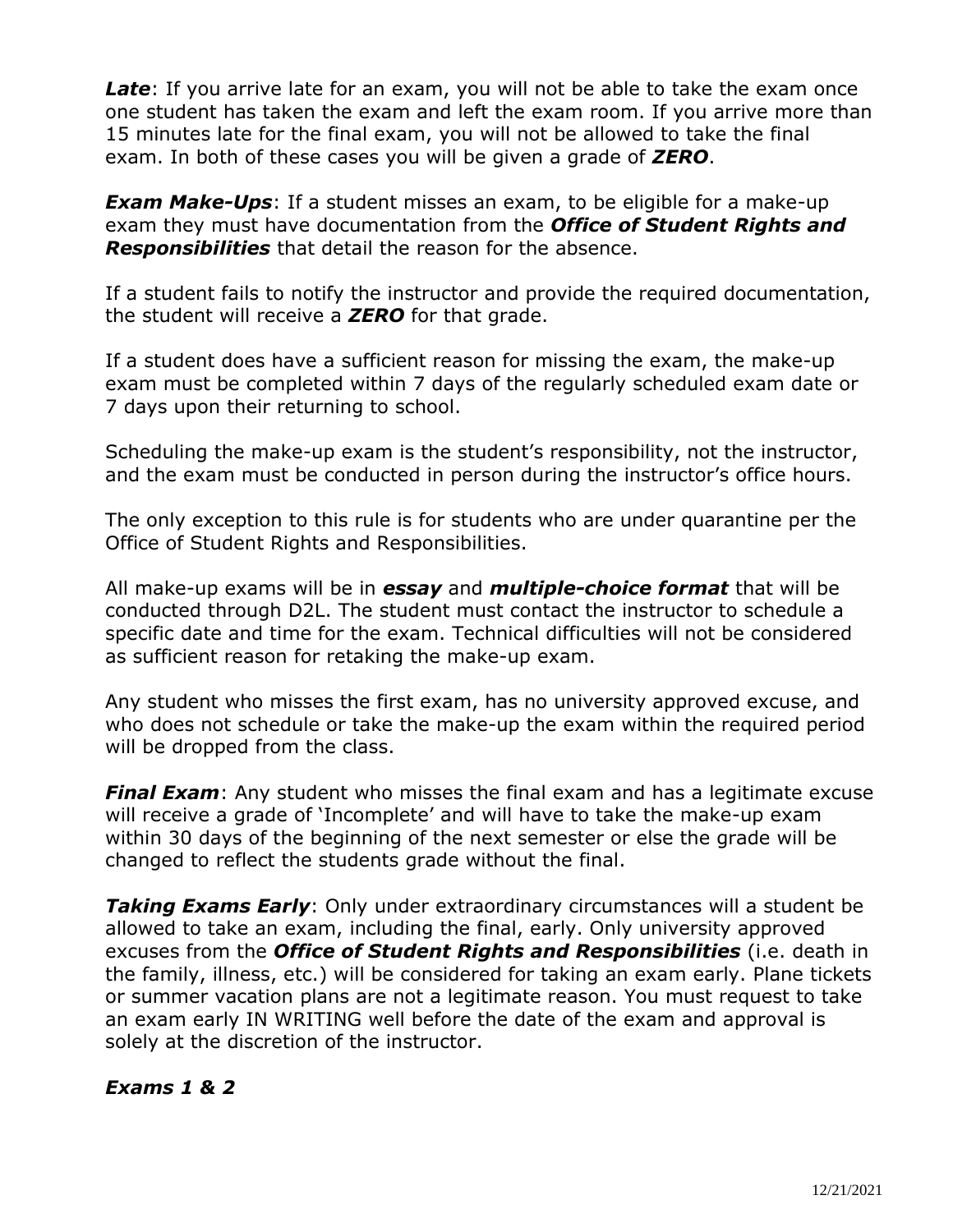Exams 1 & 2 will be worth 30 points each and they will be administered in person in the assigned classroom. They will consist of multiple-choice questions and the student will have 50 minutes to complete the exam on the specified date and time (See the course schedule).

# *Final Exam*

The Final exam will be worth 20 points and it will be held on May 4<sup>th</sup> at 8am and it will be *administered in person* in the assigned classroom. It will consist of multiple-choice questions and the student will have 2 hours to complete the exam.

## *Extra Credit*

There is *NO EXTRA-CREDIT* for this class.

## *Late Work*

Late work will *NOT* be accepted.

# *In-Class Assignments*

There are two in-class assignments for the semester. Instructions for these will be posted in D2L and will be discussed in class.

## *Important Dates*

Deadline for May graduates to file for graduation: February 14th Last Day to drop with a grade of "W:" March 21st Refer to: [Drops, Withdrawals & Void](https://mwsu.edu/student-life/development/learning/index)

## *Technology Requirement & Desire-to-Learn (D2L)*

Extensive use of the MSU D2L program is a part of this course. Each student is expected to be familiar with this program as it provides a primary source of communication regarding assignments, examination materials, and general course information. You can log into **D2L** through the MSU Homepage. If you experience difficulties, please contact the technicians listed for the program or contact your instructor.

*If necessary,* make-up exams will utilize the Respondus Lockdown Browser and Respondus Monitor for testing. In order to utilize these programs, you will need to note the following:

• Chromebooks are not compatible with the Respondus Lockdown Browser and Monitor;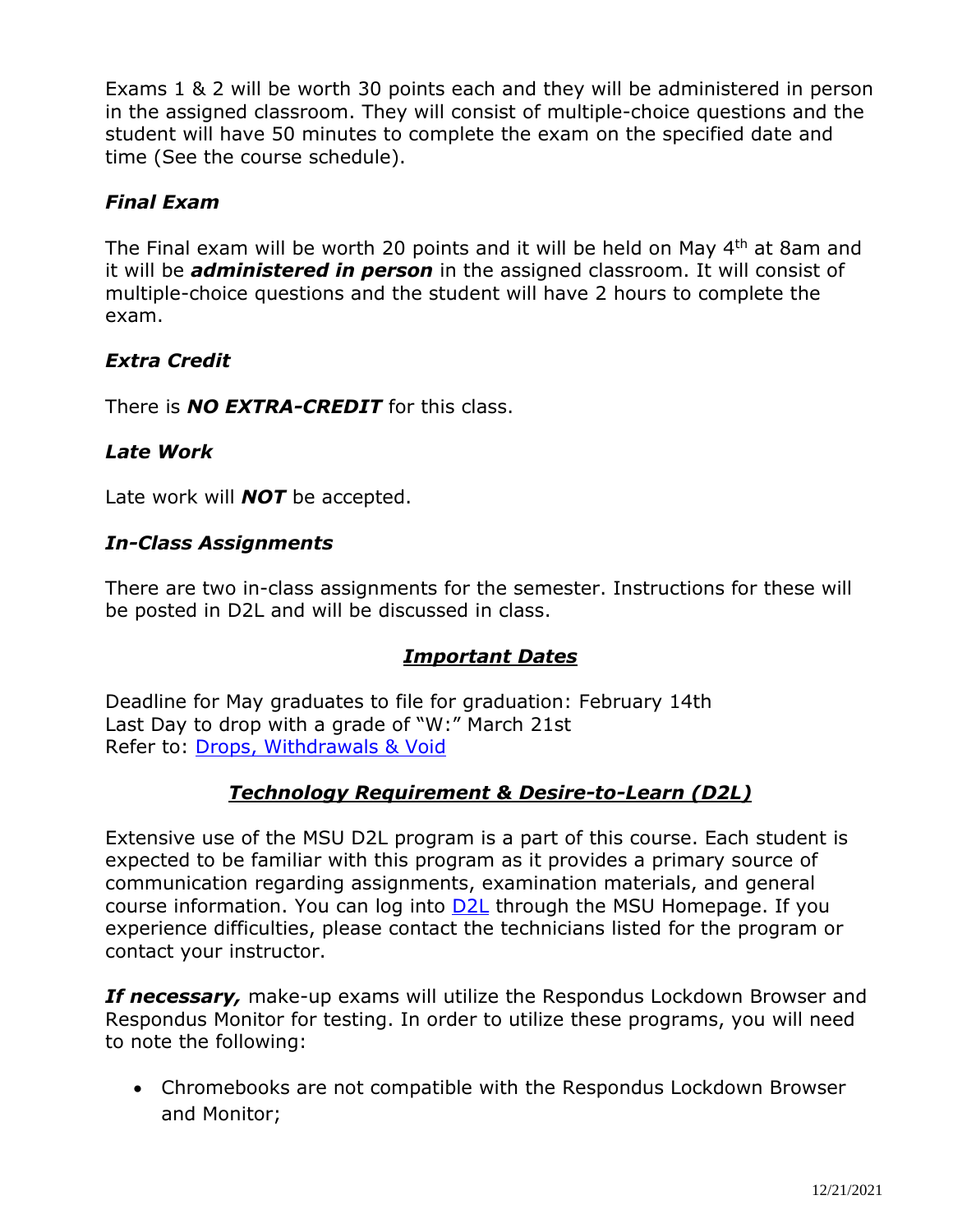- Apple iPads may be used for quizzes and exams, but these are not advised for any assignment with a written component;
- Mobile phones and similar devices are not compatible with the required programs;
- A working webcam on the computing device is needed for all exams and quizzes.

Please note: a limited number of webcams and laptops with cameras are available for check-out through the MSU Texas Moffett Library.

## *Instructor Class Policies*

*Readings*: The assigned chapters serve as a foundation for the lectures and the following classroom discussions and they should be read before the topic is taken up in class. Students who do not read the assigned chapter before the lecture will not be prepared to discuss the concepts covered in the chapter nor will they will they be prepared to ask any questions that the readings raised.

Not all of the material from the chapters will be discussed in the lecture, however, the student is accountable for all of the assigned information.

**Participation**: Students should feel free to raise questions concerning the readings, the instructor's lecture, the comments of other students, or current political events. Participation in the class discussions helps to bridge the gap between the readings, real world events, and adds the student's diverse perspectives to the classroom experience. It is important to note that in the discussion of political ideas and concepts, positions can be challenged and debated; however, this must be done in a respectful manner.

All students will accord the instructor and their fellow students with all due respect. Rude and abusive behavior will not be tolerated and will result in dismissal from the class.

*Cellphones* are a distraction from the learning process and their usage during class is frowned upon. They should be turned off in the classroom except where prior arrangements have been made with the instructor due to family or other emergency issues.

All phones must be out of sight during exams or quizzes and any student caught looking at their phone while taking an exam or quiz will receive a *ZERO*.

Other items and/or actions that are not allowed during the class include listening to headphones or ear buds, eating, and sleeping.

Due to the preponderance of students not paying attention to the lectures because they are distracted by their Laptops, these are also not allowed. All of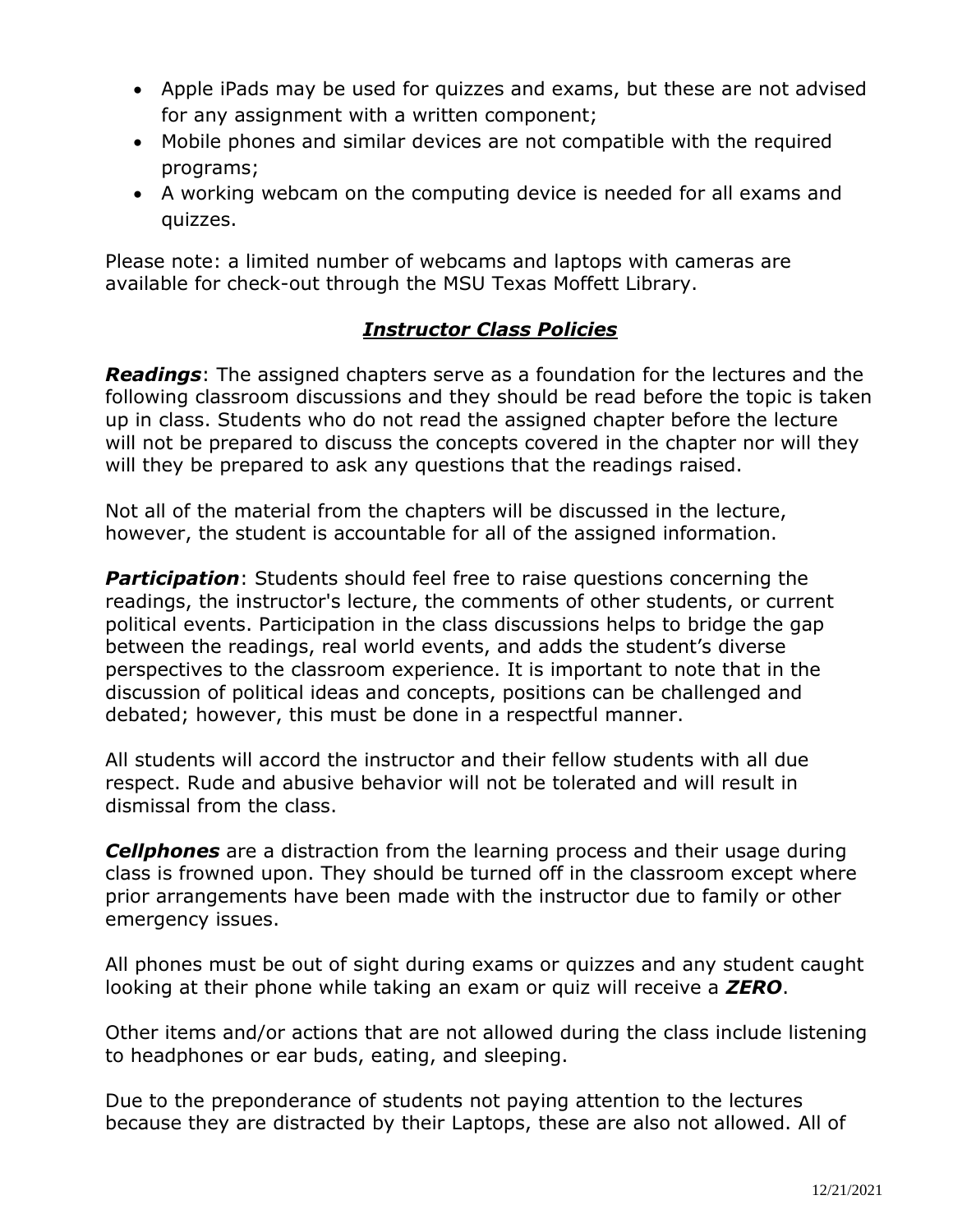the powerpoints and lecture notes are posted in D2L. So, if the student is inclined to take notes, pen and paper must suffice.

There should be no talking during the lecture or while another student is answering a question or sharing their opinion on the subject matter of the class. If this occurs, students will be warned and if the disruptive behavior continues you will be removed from the class.

*Communication Policy:* In order to facilitate timely and effective communication between the instructor and the student the following policies will be put in place:

*All emails need to be sent through Desire2Learn*. This will keep student communications separate from the day to day administrative and campus wide emails.

All emails need to begin with your full name (i.e. the name that you are registered under) and your class number and section.

All emails received Monday through Friday (before to noon) will be answered within 24 hours, while emails received on Saturday, Sunday, or Friday afternoon will be answered on the following Monday.

All emails that concern questions that are already answered in the syllabus, exercise instructions, announcement section of D2L, or given during class will merely be referred to those communications (i.e. my response will be, "Please refer to the syllabus or instructions to answer this question.").

Emails that do not follow the above guidelines will not receive a response.

*Important Notice:* Only in certain circumstances that warrant it, (i.e. the administration of the college instructs me to do so) will any student be allowed to transition to an online format for the class. This includes taking the exams online.

## *Change of Schedule*

A student dropping a course (but not withdrawing from the University) within the first 12 class days of a regular semester or the first four class days of a summer semester is eligible for a 100% refund of applicable tuition and fees. Dates are published in the Schedule of Classes each semester.

## *Refund and Repayment Policy*

A student who withdraws or is administratively withdrawn from Midwestern State University (MSU) may be eligible to receive a refund for all or a portion of the tuition, fees and room/board charges that were paid to MSU for the semester.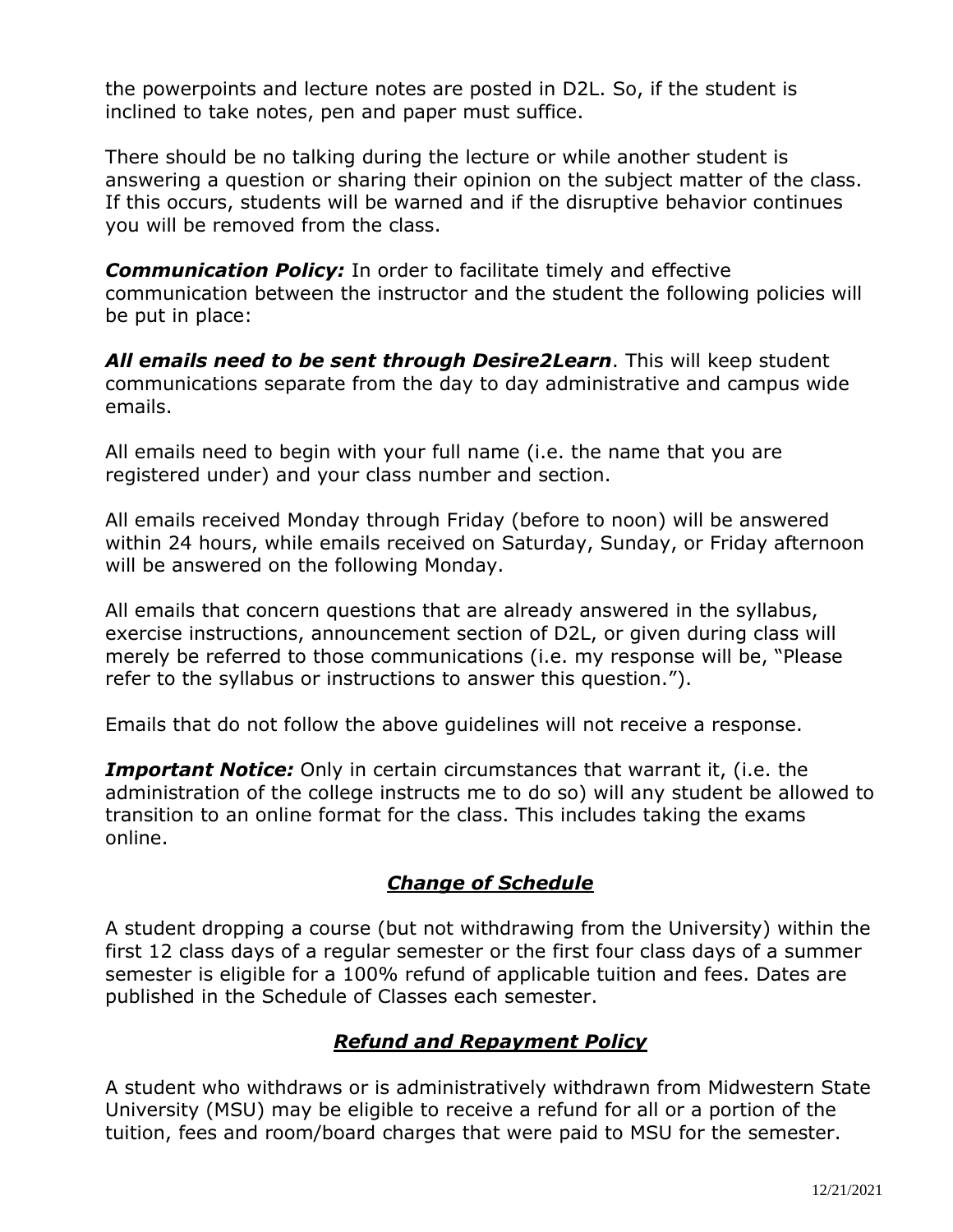HOWEVER, if the student received financial aid (federal/state/institutional grants, loans and/or scholarships), all or a portion of the refund may be returned to the financial aid programs. As described below, two formulas (federal and state) exists in determining the amount of the refund. (Examples of each refund calculation will be made available upon request).

#### *Services for Students with Disabilities*

In accordance with Section 504 of the Federal Rehabilitation Act of 1973 and the Americans with Disabilities Act of 1990, Midwestern State University endeavors to make reasonable accommodations to ensure equal opportunity for qualified persons with disabilities to participate in all educational, social, and recreational programs and activities. After notification of acceptance, students requiring accommodations should make application for such assistance through Disability Support Services, located in the Clark Student Center, Room 168, (940) 397- 4140. Current documentation of a disability will be required in order to provide appropriate services, and each request will be individually reviewed. For more details, please go to **Disability Support Services**.

# *College Policies*

## *Campus Carry Rules/Policies*

Refer to: [Campus Carry Rules and Policies](https://mwsu.edu/campus-carry/rules-policies)

## *Smoking/Tobacco Policy*

College policy strictly prohibits the use of tobacco products in any building owned or operated by WATC. Adult students may smoke only in the outside designatedsmoking areas at each location.

## *Alcohol and Drug Policy*

To comply with the Drug Free Schools and Communities Act of 1989 and subsequent amendments, students and employees of Midwestern State are informed that strictly enforced policies are in place which prohibits the unlawful possession, use or distribution of any illicit drugs, including alcohol, on university property or as part of any university-sponsored activity. Students and employees are also subject to all applicable legal sanctions under local, state and federal law for any offenses involving illicit drugs on University property or at Universitysponsored activities.

## *Grade Appeal Process*

Students who wish to appeal a grade should consult the Midwestern State University Undergraduate Catalog for the proper procedure.